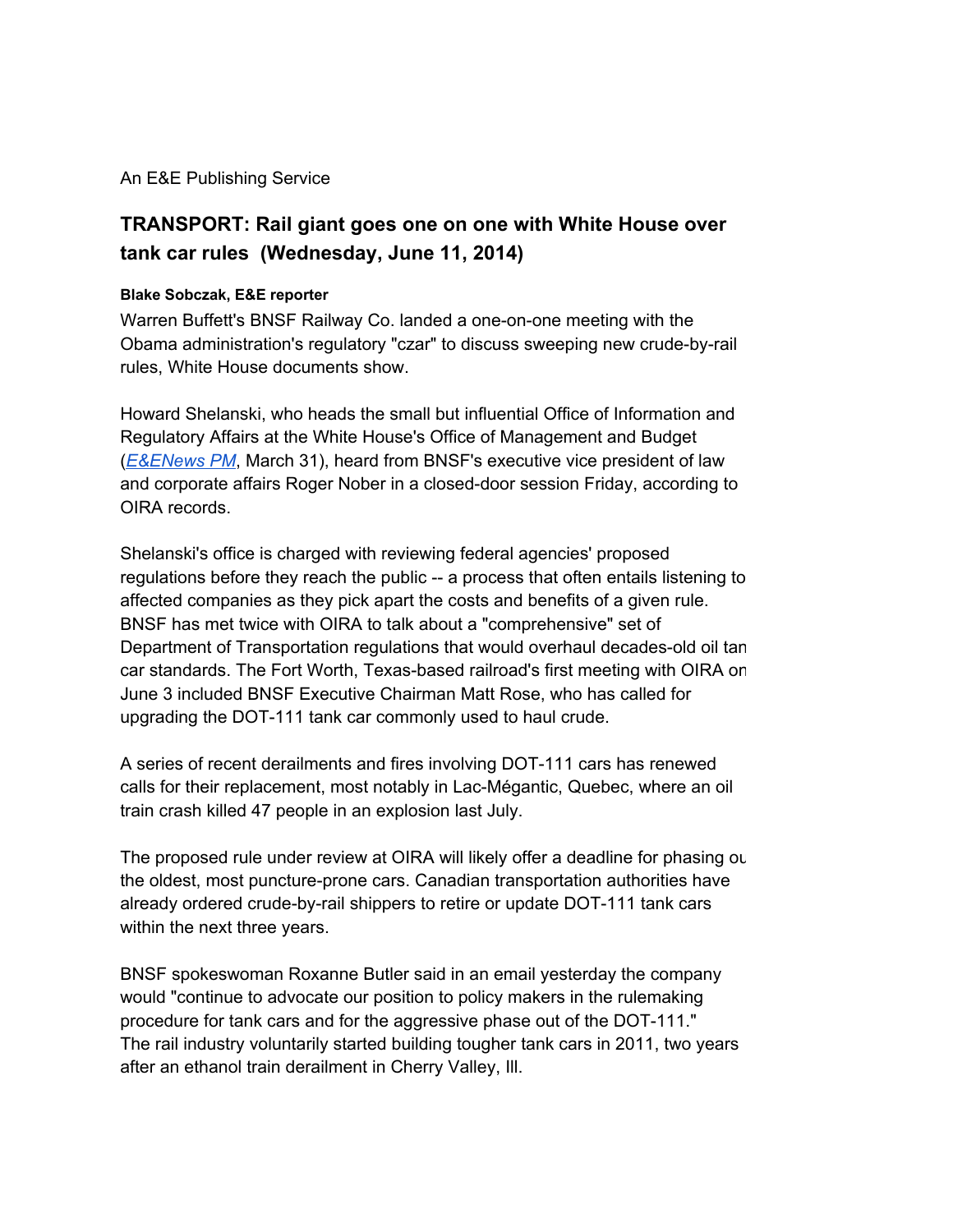Earlier this year, BNSF solicited bids from manufacturers for building 5,000 "next-generation" oil tank cars to kick-start the market for cars built beyond even the 2011 standards. That may seem like small change when held up to the 92,00 tank cars now moving flammable liquids across the U.S., but analysts say it would be an unusual step if BNSF goes through with the purchase. Typically, leasing companies such as GATX Corp. or GE Capital Rail Services -- not railroads -- own tank cars and rent them out to oil producers or logistics companies.

Butler added in her email that BNSF "believe[s] the next-generation tank cars should exceed the 2011, stronger new standard known as the CPC-1232 tank car."

The Association of American Railroads, which represents BNSF and other major freight rail carriers such as CSX Corp., has suggested adding an eighth of an inch of steel to the CPC1232 as a buffer against potentially volatile crude oil from North Dakota's Bakken Shale play, among other changes.

Critics of the AAR's 2014 tank car standard say there is not enough evidence to show the modifications would make a difference for crude-by-rail safety.

## **Big Oil versus Big Rail?**

The AAR has not yet visited OIRA. The trade group is expected to meet with White House officials before the rule is sent back to DOT's Pipeline and Hazardous Materials Safety Administration and published as a Notice of Proposed Rulemaking, a step scheduled to come in July.

To date, BNSF is the only railroad to have aired its take on the tank car rules, whereas a slew of oil and refining companies have already weighed in on the proposal (*[EnergyWire](http://www.google.com/url?q=http%3A%2F%2Fwww.eenews.net%2Fenergywire%2Fstories%2F1060001007%2F&sa=D&sntz=1&usg=AFQjCNEDUPhkjBFmXC7f28n_cWJdENenrw)*, June 10).

Representatives from Exxon Mobil Corp., Chevron Corp., Phillips 66 and Tesoro Corp. have met with OIRA in recent weeks. The oil industry's top trade group, the American Petroleum Institute, was the first to be granted a meeting with the office on May 19, records show.

"There's a sense in the rail industry that the oil companies are telling their stories sometimes to the detriment of the railroads," said Anthony Hatch, principal of Nev York-based freight transportation and research firm ABH Consulting. "The railroads are sort of catching up in terms of making their case" with OIRA, he added.